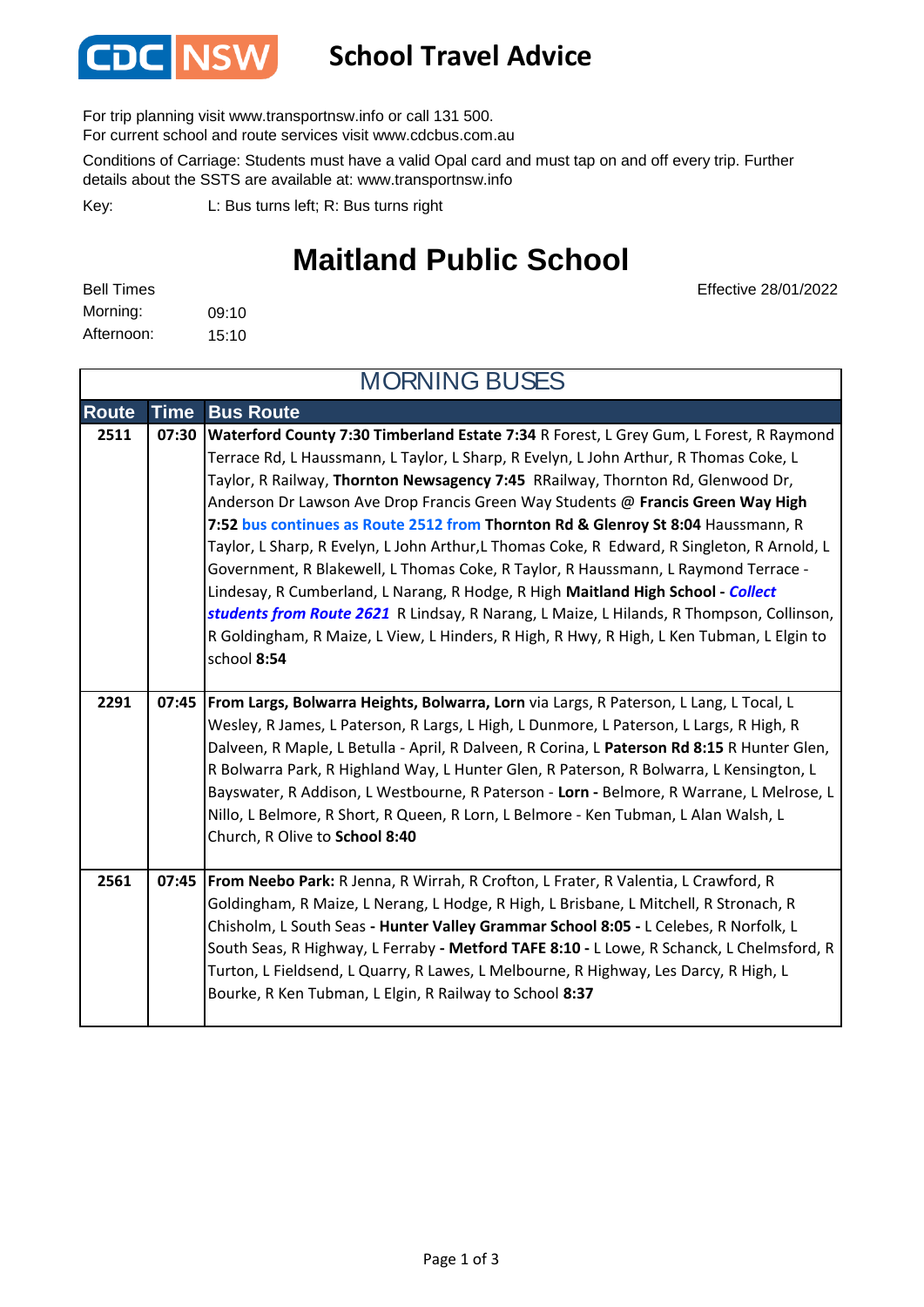## **CDC** NSW School Travel Advice

| <b>Route</b> | <b>Time</b> | <b>Bus Route</b>                                                                                |
|--------------|-------------|-------------------------------------------------------------------------------------------------|
| 2411         | 07:52       | <b>From Branxton, Greta</b> via Hwy, L West, R Inside, R Hunter, L Hwy - Greta Post Office 7:58 |
|              |             | Lochinvar 8:08 - Along Hwy, L Alexandra, L Avery - Specials to Highway & Montgomery             |
|              |             | turns at end, returns along Avery, R Alexandra, L Weblands, R Arthur, R Hwy, L Regiment, L      |
|              |             | Brigantine, L Garwood, R Belmar, R Logan, L Harvey, R Hwy, L Alexandra, R Hillview, R           |
|              |             | Arthur, L Hwy Rutherford Shops 8:37 - Via Hwy, R Arthur, L Neville, R Wollombi, L Goodlet,      |
|              |             | R Taree, L Raymond - Telerah Primary School 8:42 - Via Raymond, R South, L Telarah, L           |
|              |             | Bungaree, roundabout, L High, R Regent, R High, R Ken Tubman, R Allan Walsh, L Church, R        |
|              |             | Olive to School 8:59                                                                            |
|              |             |                                                                                                 |
| 2431         |             | 07:55 New England Highway & Victoria St: Via Victoria, Richardson, Brunswick, Mt Vincent, R     |
|              |             | Louth Park, R Reflection, R Gullivers, L Reflection, R Louth Park, L Les Darcy, Highway, R      |
|              |             | Church, R Olive to School 8:25                                                                  |
| 2621         | 08:01       | Avalon Dr & New England Highway: via Highway, L South Seas, L Pacific, L Malay, R Lord          |
|              |             | Howe, L Pacific, L Airlie, L South Seas, L Chisholm, L Worcester, L Chisholm, R Mitchell, L     |
|              |             | Highway, R High, L Lindesay, R Cumberland, L Narang, R Hodge, R High - Maitland High            |
|              |             | School 8:26 - Transfer to Route 2512                                                            |
| 2422         |             | 08:06 Edward & Maize St Tenambit: Via Maize, L Goldingham, R Collinson, L Metford, L Robert, R  |
|              |             | Ronald, L Thursby, L O'Hearn, L Goldingham, R Crawford, R Valentia, L Frater, L Edward, R       |
|              |             | Maize, L View, L Hinder, R High - Maitland High School 8:19 - R Lawes, L Melbourne, R           |
|              |             | Highway, R High, Ken Tubman, L Elgin to school 8:34                                             |
| 2582         |             | 08:55   From Rutherford Via Weblands, L Alexandra, R Aberglasslyn, L Highway, Les Darcy to      |
|              |             | Roundabout, Church, R Olive to School 9:04                                                      |

| <b>AFTERNOON BUSES</b> |             |                                                                                                |
|------------------------|-------------|------------------------------------------------------------------------------------------------|
| <b>Route</b>           | <b>Time</b> | <b>Bus Route</b>                                                                               |
| 2323                   |             | 15:12 To Lorn, East Maitland, Tenambit Via Olive, R Elgin, R Railway, Allan Walsh, Ken Tubman, |
|                        |             | Belmore, R Lorn, L Queen, L Short, L Belmore, Ken Tubman, R High - ASC - St Peters             |
|                        |             | Campus 3:22 - Transfer students for Ashtonfield to Route 2363, Thornton Route 2634 Via         |
|                        |             | High, L Old Highway, R Les Darcy, L Highway, L Melbourne, R Lawes, L High, L Hinder, R         |
|                        |             | View, R Maize, L Goldingham, R Collinson, L Metford, L Robert, R Ronald, L Thursby, L          |
|                        |             | O'Hearn, L Goldingham, R Crawford, R Valentia, L Frater, L Edward, R Collinson, Thompson       |
|                        |             | to 3:58 Thompson St at Morpeth Rd                                                              |
|                        |             |                                                                                                |
| 2233                   |             | 15:15 To Telarah, Rutherford, Branxton, Greta, North Rothbury Elgin, R Railway - Allan Walsh,  |
|                        |             | Ken Tubman, L High, L Regent, turns at end, Via Regent - High, through roundabout,             |
|                        |             | Bungaree, RTelarah, R South - Telarah Shops - L William, R Brooks, L Gillies, L Verge, R       |
|                        |             | Goodlett, R Wollombi, L New England Hwy, L Regiment, L Brigantine, L Garwood, R Belmar,        |
|                        |             | R Logan, L Harvey, cross Hwy, Dunkley, R Weblands - Rutherford Oval 3:43 - Weblands, L         |
|                        |             | Second, L Aberglasslyn, L Alexandra, R Avery - Rutherford High School 3:50 turns at end        |
|                        |             | and returns along Avery, R Alexandra, R Hwy, RJohn Rose (Branxton Oval) 4:15 Via John          |
|                        |             | Rose - Clift, L Drinan, R Bridge, Bridge at Fleet, Bridge, Cessnock - North Rothbury 4:20 - L  |
|                        |             | Rothbury, R Scott, R Mayne, L Cessnock To Hanwood Estate 4:25                                  |
|                        |             |                                                                                                |
| 2603                   |             | 15:18 Pick up Maitland Public School Students in Church St to Bolwarra - via Church St, L High |
|                        |             | St, R Belmore Rd, L Westbourne Rd, R Addison Rd, L Bayswater Rd, R Kensington Rd, R            |
|                        |             | Bolwarra Rd, 3:35                                                                              |